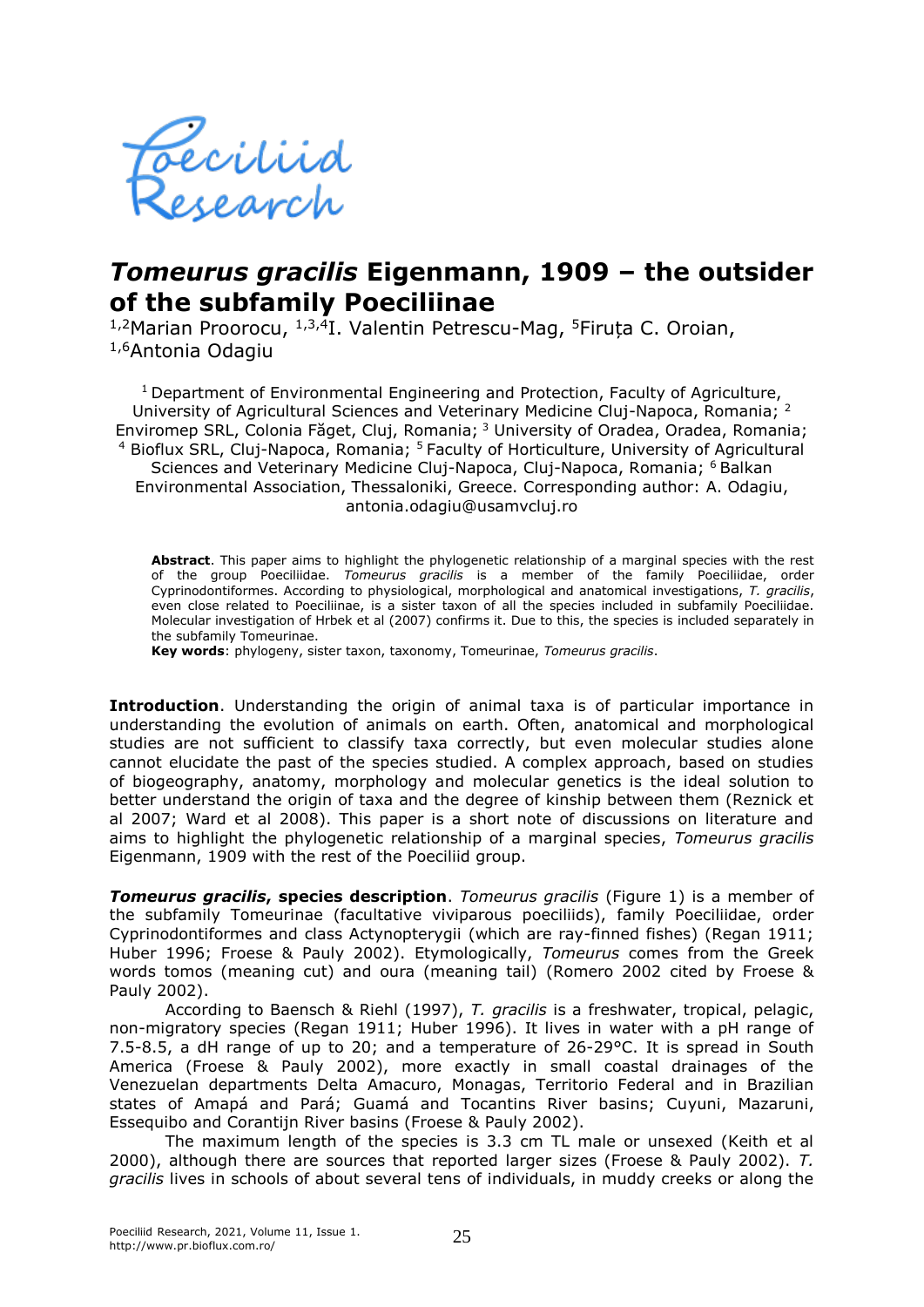sandy-muddy edge of shallow estuarine areas (Froese & Pauly 2002). Sometimes the fish stays motionless at the surface and prefers to seek shelter beneath floating plants. Fertilization of the eggs is internal (Keith et al 2000). Several days after fertilization, the female lays eggs individually on aquatic plants. About 1-2 eggs are visible through the transparent belly of the female. In the case of this species, viviparity is facultative (Bragança et al 2011), as the eggs can be laid prematurely and be attached to aquatic plants (Keith et al 2000). As importance, it is a good model organism for scientific investigation (Ghedotti 2000; Parenti et al 2010), but for fisheries or aquarium market it is of no interest (Froese & Pauly 2002).



Figure 1. *Tomeurus gracilis*, female (picture by Bitter F., Fishbase.org – Froese & Pauly 2022).

**Poeciliid fishes, a taxonomic and phylogenetic view**. The family of Poeciliids as was described by Rosen & Bailey (1963), or the subfamily Poeciliinae according to Parenti (1981), is a largely spread and heterogenous group of small-sized fishes that comprises about 22-29 genera (based on various taxonomic views) and a total number of over 200 species (Lucinda 2003; Hrbek et al 2007).

Most species of the subfamily Poeciliinae are endemic to The New World, more exactly to Mexico, Central America and the Antilles (Hrbek et al 2007; Petrescu-Mag et al 2007, 2008). They are one of four groups of Cyprinodontiform fishes, which developed internal fertilization during their evolution, and one of three groups which developed livebearing features (Parenti 1981; Meyer & Lydeard 1993). The pattern of internal fertilization of eggs and live-bearing is found in almost all members of the family (Hrbek et al 2007). The exception is *T. gracilis* that was shown to be the sister taxon of all other Poeciliid species (Parenti & Rauchenberger 1989; Lucinda & Reis 2005; Hrbek et al 2007; Figure 2). However, Ghedotti (2000) found *T. gracilis* to be close related to the subfamily Poeciliinae. *T. gracilis* has a peculiar type of egg laying (Parenti et al 2010). It has an internal fertilization of the eggs, but is an obligatory egg-layer that retains eggs in the oviduct for several days post fertilization (Rosen 1964; Hrbek et al 2007; Parenti et al 2010). Within the group of live-bearing species, there are different levels of postfertilization maternal provisioning of the embryo (Petrescu-Mag et al 2019). They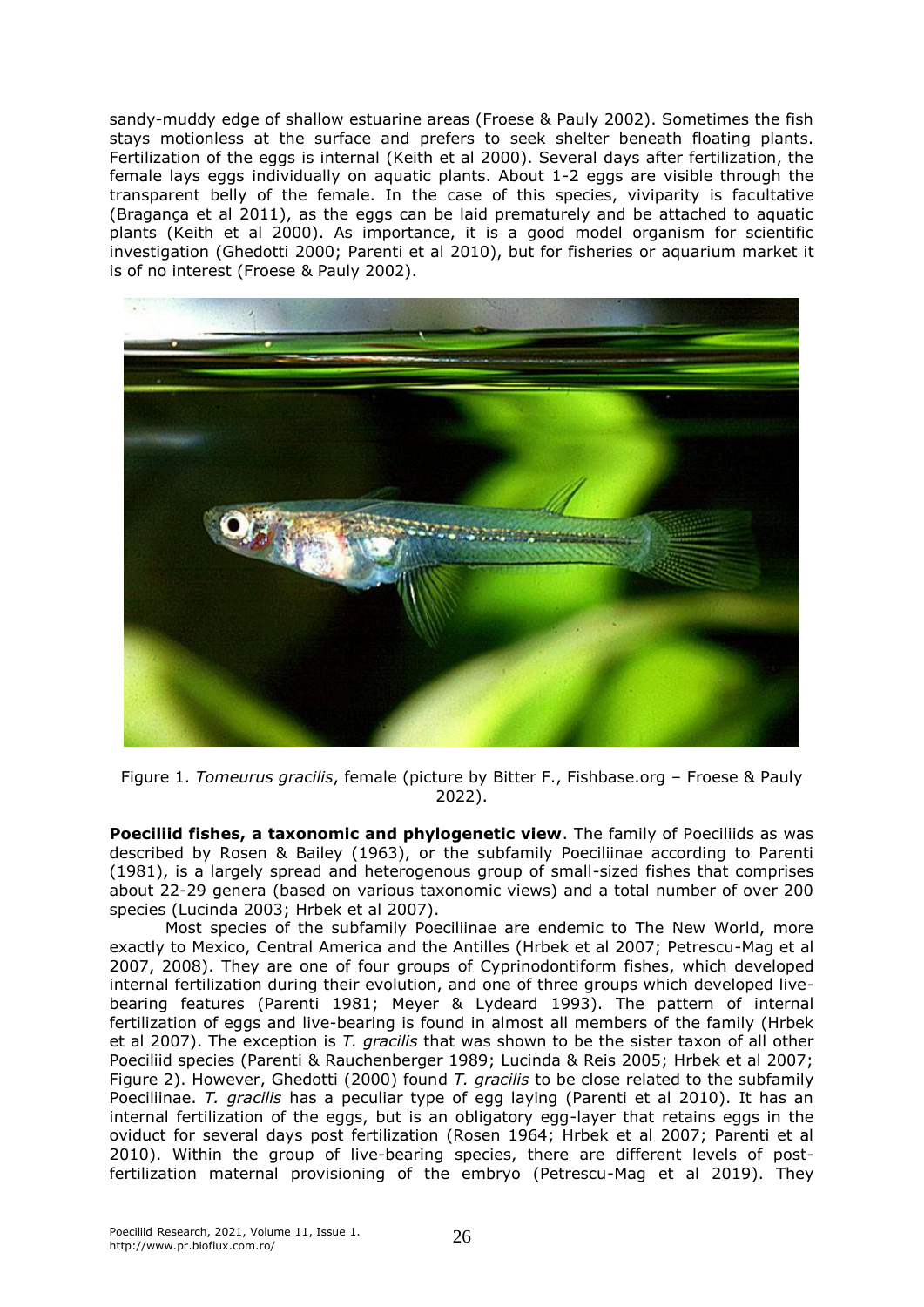developed multiple attempts of placenta formation during their evolution (Turner 1940; Petrescu-Mag et al 2019) and some species possess multiple simultaneous gestations, a condition referred to as 'superfetation' (Thibault & Schultz 1978; Reznick & Miles 1989; Olivera‐Tlahuel et al 2019; Fleuren et al 2019; Saleh‐Subaie et al 2021).



Figure 2. A maximum likelihood hypothesis of phylogenetic relationships of the Poeciliinae prepared by Hrbek et al (2007).

**Conclusions**. According to physiological, morphological and anatomical investigations, *Tomeurus gracilis*, even close related, is a sister taxon of all the species included in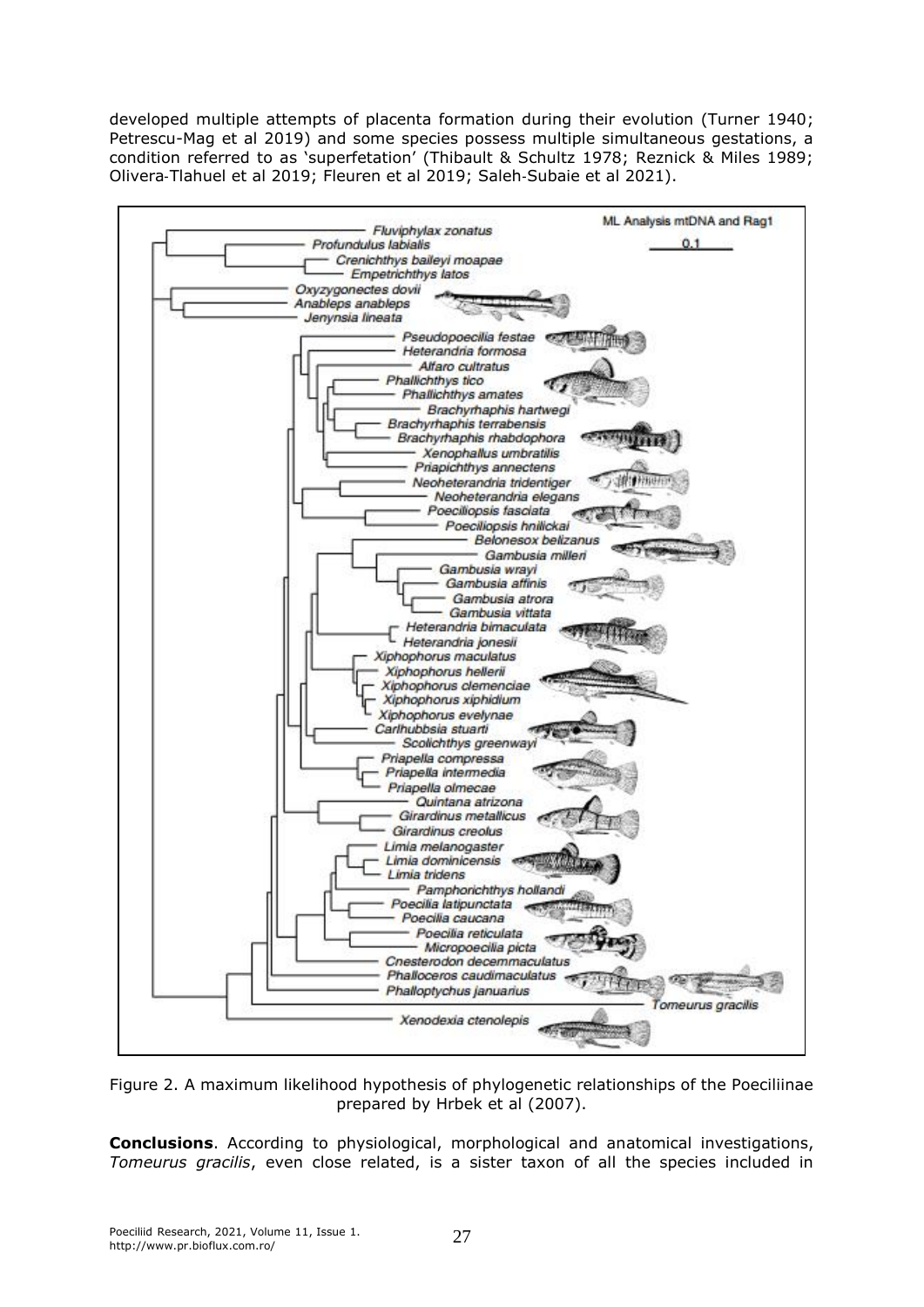subfamily Poeciliidae. Molecular investigation of Hrbek et al (2007) confirms it. Due to this, the species is included separately in the subfamily Tomeurinae.

**Conflict of Interest**. The authors declare that there is no conflict of interest.

## **References**

- Baensch H. A., Riehl R., 1997 Aquarien Atlas, Band 5. Mergus Verlag, Melle, Germany, 1148 p.
- Bragança P. H., Costa W. J. E. M., Gama C. S., 2011 *Poecilia waiapi*, a new poeciliid from the Jari river drainage, northern Brazil (Cyprinodontiformes: Cyprinodontoidei). Ichthyological Exploration of Freshwaters 22(4):337-343.
- Fleuren M., van Leeuwen J. L., Pollux B. J., 2019 Superfetation reduces the negative effects of pregnancy on the fast-start escape performance in live-bearing fish. Proceedings of the Royal Society B Biological Sciences 286:20192245, 9 p.
- Froese R., Pauly D., (eds) 2021 FishBase. World Wide Web electronic publication, www.fishbase.org.
- Ghedotti M. J., 2000 Phylogenetic analysis and taxonomy of the poecilioid fishes (Teleostei: Cyprinodontiformes). Zoological Journal of the Linnean Society 130(1):1-53.
- Hrbek T., Seckinger J., Meyer A., 2007 A phylogenetic and biogeographic perspective on the evolution of poeciliid fishes. Molecular Phylogenetics and Evolution 43(3):986- 998.
- Huber J. H., 1996 Killi-Data 1996. Updated checklist of taxonomic names, collecting localities and bibliographic references of oviparous Cyprinodont fishes (Atherinomorpha, Pisces). Société Française d'Ichtyologie, Muséum National d'Histoire Naturelle, Paris, France, 399 p.
- Keith P., Le Bail P. Y., Planquette P., 2000 [Atlas of freshwater fishes of Guyana. Volume 2, Fascicule I: Batrachoidiformes, Mugiliformes, Beloniformes, Cyprinodontiformes, Synbranchiformes, Perciformes, Pleuronectiformes, Tetraodontiformes]. Publications scientifiques du Muséum national d'Histoire naturelle, Paris, Collection Patrimoines Naturels 43(I):286 p. [In French].
- Lucinda P. H. F., 2003 Family Poeciliidae. In: Check list of the freshwater fishes of South and Central America. Reis R. E., Kullander S. O., Ferraris C. J. (eds), EDIPUCRS, Porto Alegre, Brazil, pp. 555-581.
- Lucinda P. H. F., Reis R. E., 2005 Systematics of the subfamily Poeciliinae Bonaparte (Cyprinodontiformes: Poeciliidae), with an emphasis on the tribe Cnesterodontini Hubbs. Neotropical Ichthyology 3(1):1-60.
- Meyer A., Lydeard C., 1993 The evolution of copulatory organs, internal fertilization, placentae and viviparity in killifishes (Cyprinodontiformes) inferred from a DNA phylogeny of the tyrosine kinase gene X-src. Proceedings of the Royal Society B: Biological Sciences 254:153-162.
- Olivera‐Tlahuel C., Moreno‐Mendoza N. A., Villagrán‐Santa Cruz M., Zúñiga‐Vega J. J., 2019 Placental structures and their association with matrotrophy and superfetation in poeciliid fishes. Acta Zoologica 100(2):167-181.
- Parenti L. R., 1981 A phylogenetic and biogeographic analysis of cyprinodontiform fishes (Teleostei, Atherinomorpha). Bulletin of the American Museum of Natural History 168:335-557.
- Parenti L. R., LoNostro F. L., Grier H. J., 2010 Reproductive histology of *Tomeurus gracilis* Eigenmann, 1909 (Teleostei: Atherinomorpha: Poeciliidae) with comments on evolution of viviparity in atherinomorph fishes. Journal of Morphology 271(11):1399-1406.
- Parenti L. R., Rauchenberger M., 1989 Systematic overview of the poeciliines. In: Ecology and evolution of livebearing fishes (Poeciliidae). Meffe G. K., Snelson F. F. Jr. (eds), Prentice Hall, Jersey City, pp. 3-12.
- Petrescu-Mag I. V., 2007 [Sex control in guppyculture]. Academicpres, Cluj-Napoca. [In Romanian]